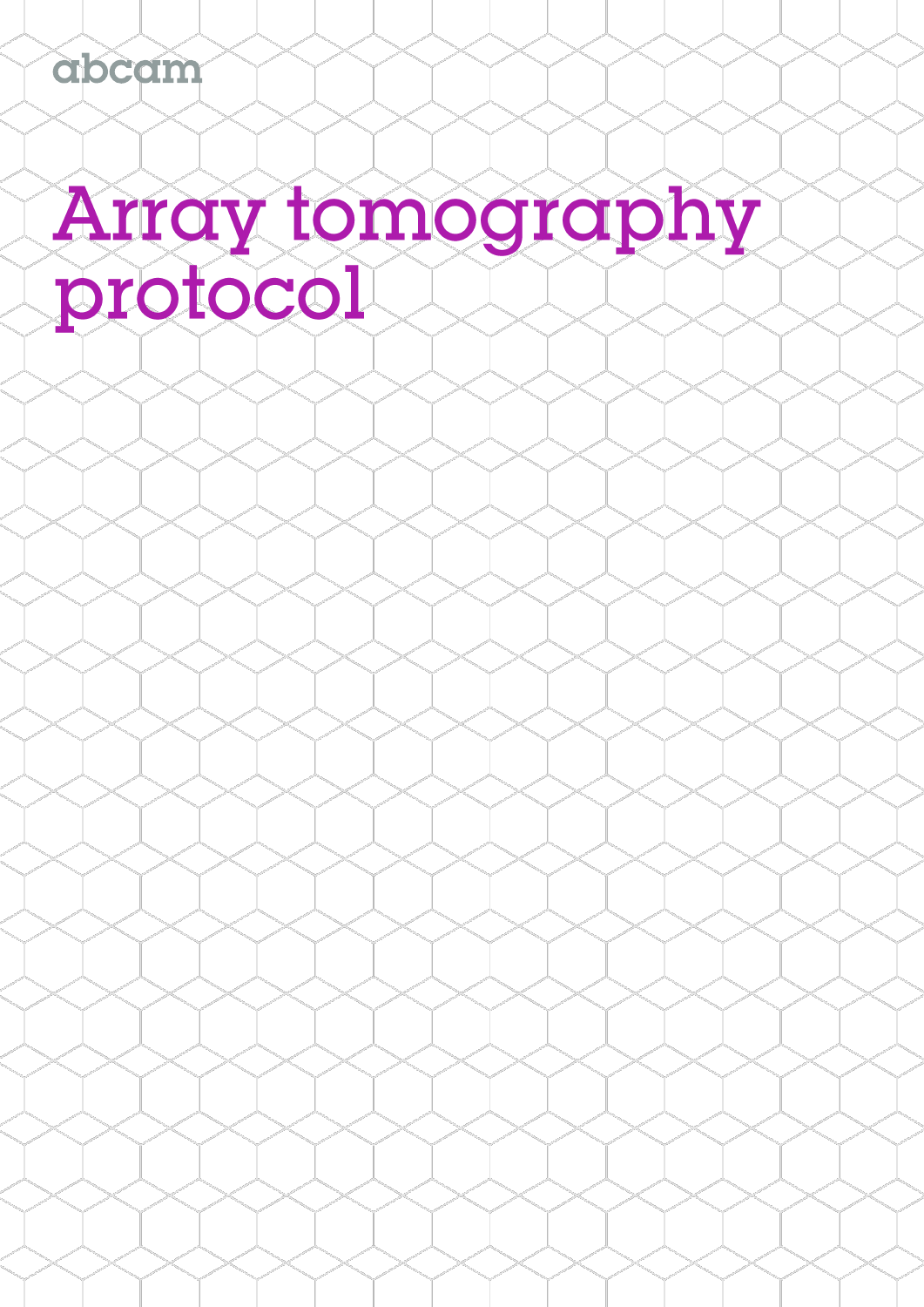# hcam

Array tomography protocol



Find out how to perform ultra-high resolution array tomography to uncover previously unseen details of brain molecular architecture.

Array tomography is an ultra-high resolution imaging technique originally developed at Stanford University by Kristina D. Micheva and Stephen J. Smith in order to study neural circuits. Resin-embedded tissue is cut into ordered arrays of ultra-thin serial sections that are mounted onto microscope slides and stained with fluorescent antibodies. The arrays can be eluted and re-stained multiple times in order to reconstruct a three-dimensional image of antigen distribution.

Array tomography offers multiplex, ultra-high resolution volumetric imaging with depthindependent immunofluorescent staining.

# **Contents**

#### **1. Tissue fixation, dehydration and embedding**

Discover how to fix, dehydrate and embed tissue for use with array tomography. Tissue fixation immobilizes antigens, whilst preserving molecular architecture. Fixed tissue is dehydrated through immersion in increasing concentrations of ethanol and the water replaced with an acrylic resin. The acrylic resin allows ultra-thin sectioning and repeated immunostaining.

#### **2. Preparation of arrays**

Learn how to prepare arrays of serial sections from resin-embedded tissue. Coverslips are treated with a subbing solution to adhere serial sections. The embedded tissue is cut into ultra-thin sections, which are transferred onto coverslips and mounted onto microscopy slides for repeated immunostaining.

#### **3. Immunostaining, elution and data analysis**

Read about antibody staining of arrays, repeated elution and data analysis. Arrays are blocked and incubated with fluorescent antibodies before being imaged and analyzed. This process can be repeated multiple times to build a three dimensional image of antigen distribution within single tissue specimens.

#### [Watch our on-demand webinar](http://www.abcam.com/webinars/immunofluorescent-array-tomography-webinar)**, presented by Kristina D. Micheva for an introduction to immunofluorescent array tomography.**

*All protocols are courtesy of Kristina D. Micheva.*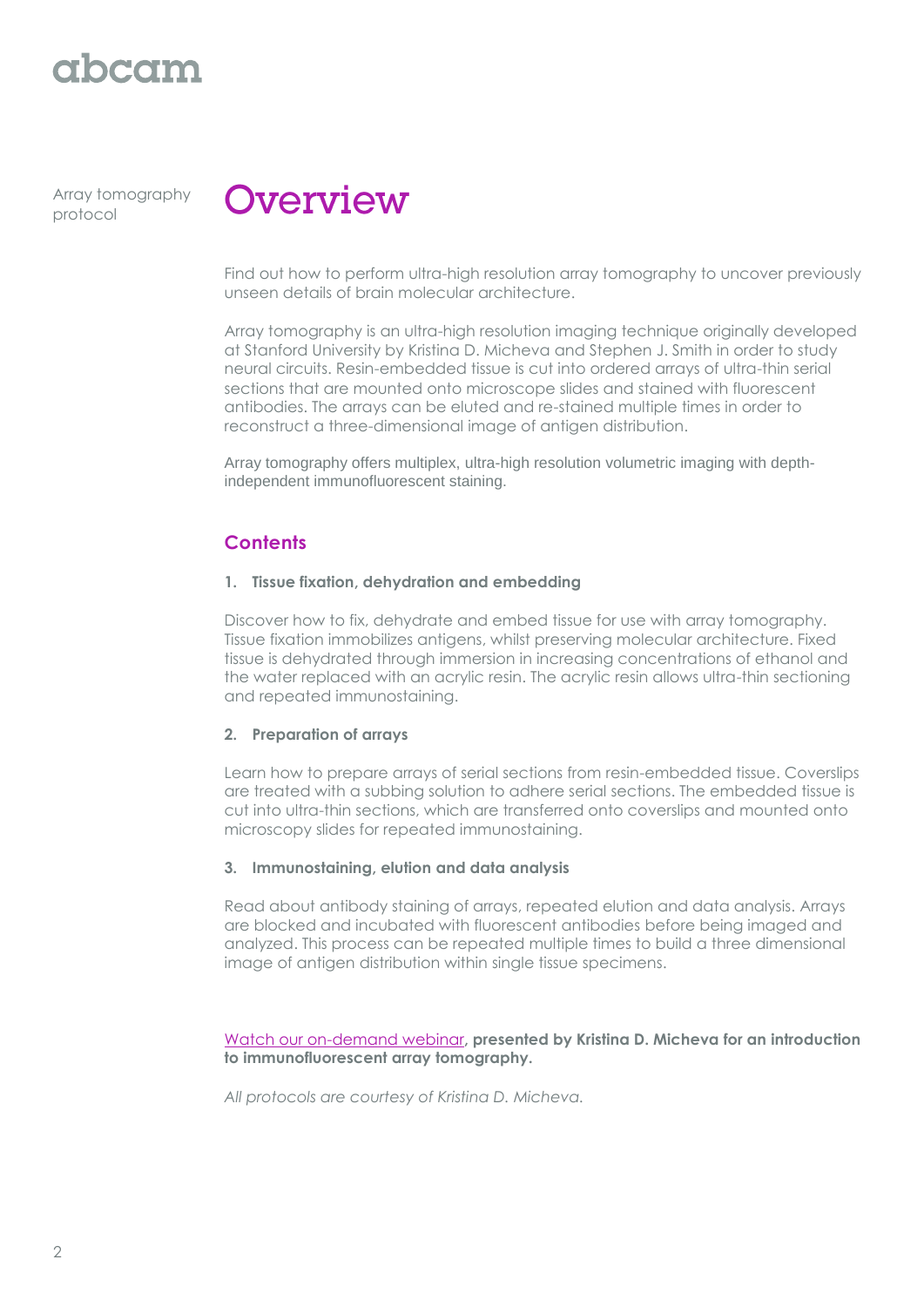# **1. Array tomography: Tissue fixation, dehydration and embedding**

Tissues are fixed, dehydrated and embedded in preparation for array tomography. Find out how to complete the process.

Tissue fixation immobilizes antigens while preserving molecular architecture. Once fixed, tissue is dehydrated using ethanol and the water is replaced with an acrylic resin suitable for ultra-thin sectioning and repeated immunostaining.

#### **Fixation**

Tissue can be processed on the bench or using a microwave. The fixative should be prepared on the same day and kept at room temperature.

- 1. Dissect out the brain and put into a 35 mm Petri dish containing fixative solution.
- 2. Isolate the region of interest.
- 3. Transfer the tissue into a 20 ml scintillation vial with fixative solution.

*If using a microwave, use approximately 1 ml of fixative per vial, or just enough to cover the tissue. Excessive volume will cause overheating.* 

- 4. Microwave
	- I. Microwave for 1 min at 100–150 W, stand for 1 min then microwave again for 1 min at 100–150 W.

*After microwaving check the glass vial for overheating. If solutions are getting too warm (>37°C), decrease the amount of liquid added.* 

- II. Microwave three times using a cycle of 20 seconds on 20 seconds off - 20 seconds on at 350-400 W.
- III. Incubate the tissue in fixative at room temperature for 2–3 h.
- 5. Bench
	- I. If a microwave is not available, fix first at room temperature for 2-3 h and then leave overnight at 4°C. The volume of fixative isn't important for bench top processing, provided it covers the tissue.

#### **Dehydration and embedding**

Tissue can be processed on the bench or using a microwave.

- 1. Wash the tissue twice in wash buffer for 5 min each at 4°C.
- 2. Transfer the tissue into a 100 mm Petri dish, cover with wash buffer and dissect into smaller pieces (<1 mm in at least one dimension).
- 3. Return the tissue to the 20 ml scintillation vial and wash twice in wash buffer, for 15 minutes each at 4°C.
- 4. Microwave
	- I. Replace the wash buffer with 50% ethanol at 4°C and microwave samples for 45 s at 350 W.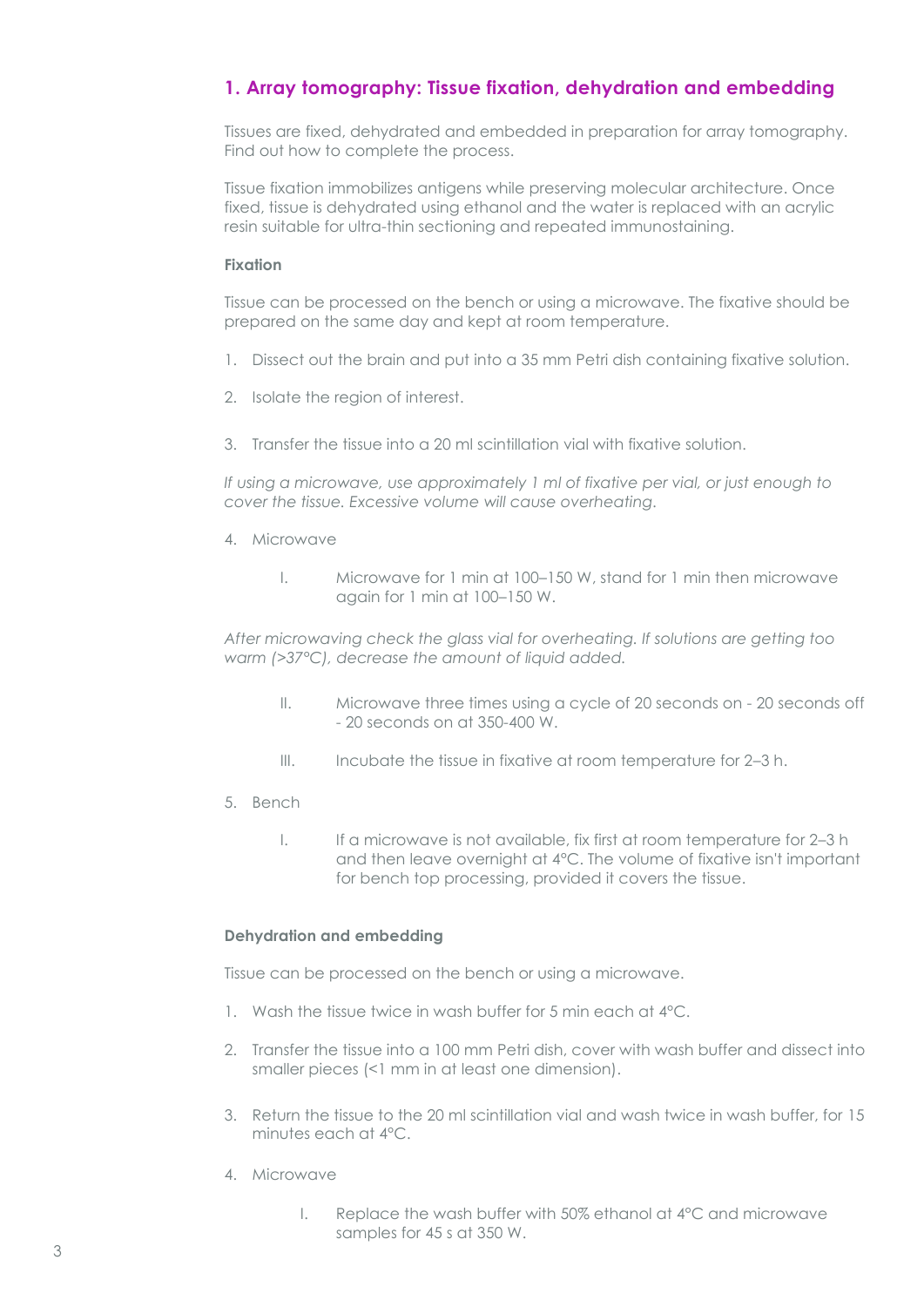*If using a microwave, use approximately 1 ml of liquid per vial, or just enough to cover the tissue. Excessive liquid volume will cause overheating.* 

> II. Replace the 50% ethanol with 70% ethanol at 4°C and microwave for 45 s at 350 W.

*Stop here if processing samples with GFP or other fluorescent proteins (see below).* 

- III. Replace the 70% ethanol with 95% ethanol at 4°C and microwave for 45 s at 350 W.
- IV. Replace the 95% ethanol with 100% ethanol at 4°C and microwave for 45 s at 350 W.
- V. Replace the 100% ethanol with 100% ethanol:LR White resin (1:1 mixture) at 4°C . Microwave for 45 s at 350 W.
- VI. Replace the 100% ethanol:LR White resin (1:1 mixture) with 100% LR White resin at 4°C and microwave for 45 s at 350 W. Repeat twice more with fresh resin.

*For preservation of GFP fluorescence omit the 95% and 100% ethanol steps. Instead, add 70% ethanol again and then place samples into a mixture of 70% ethanol:LR White resin (1:3; if it turns cloudy add one to two extra drops of LR White resin) and microwave for 45 s at 350W. Replace with 100% LR White resin and microwave for 45 s at 350 W; repeat this twice more.* 

- 5. Bench
	- I. If a microwave isn't available, perform steps 4.1 to 4.6 by incubating in the indicated solutions for 5 minutes at 4oC.
- 6. Replace with fresh 100% LR White resin and leave overnight at 4°C.

*At this point, if needed, the sample can be left for several days at 4°C in LR White resin.* 

- 7. Using a fine paintbrush, place tissue pieces at the bottom of gelatin capsules (paper labels can also be added inside the capsule, Figure 1). Fill to the rim with 100% LR White resin.
- 8. Close the capsules securely and place into a capsule mold.

*Oxygen inhibits LR White resin polymerization, which is why gelatin capsules that completely exclude air are used. The little bubble of air that will remain at the top of the capsule will not interfere with the polymerization.* 

9. Put capsules into an oven at approximately 53°C for 24 h.

*If the oven temperature falls below 50°C, the resin may not polymerize. It is better to set the oven temperature just above 50°C (~53°C) to ensure consistent polymerization.*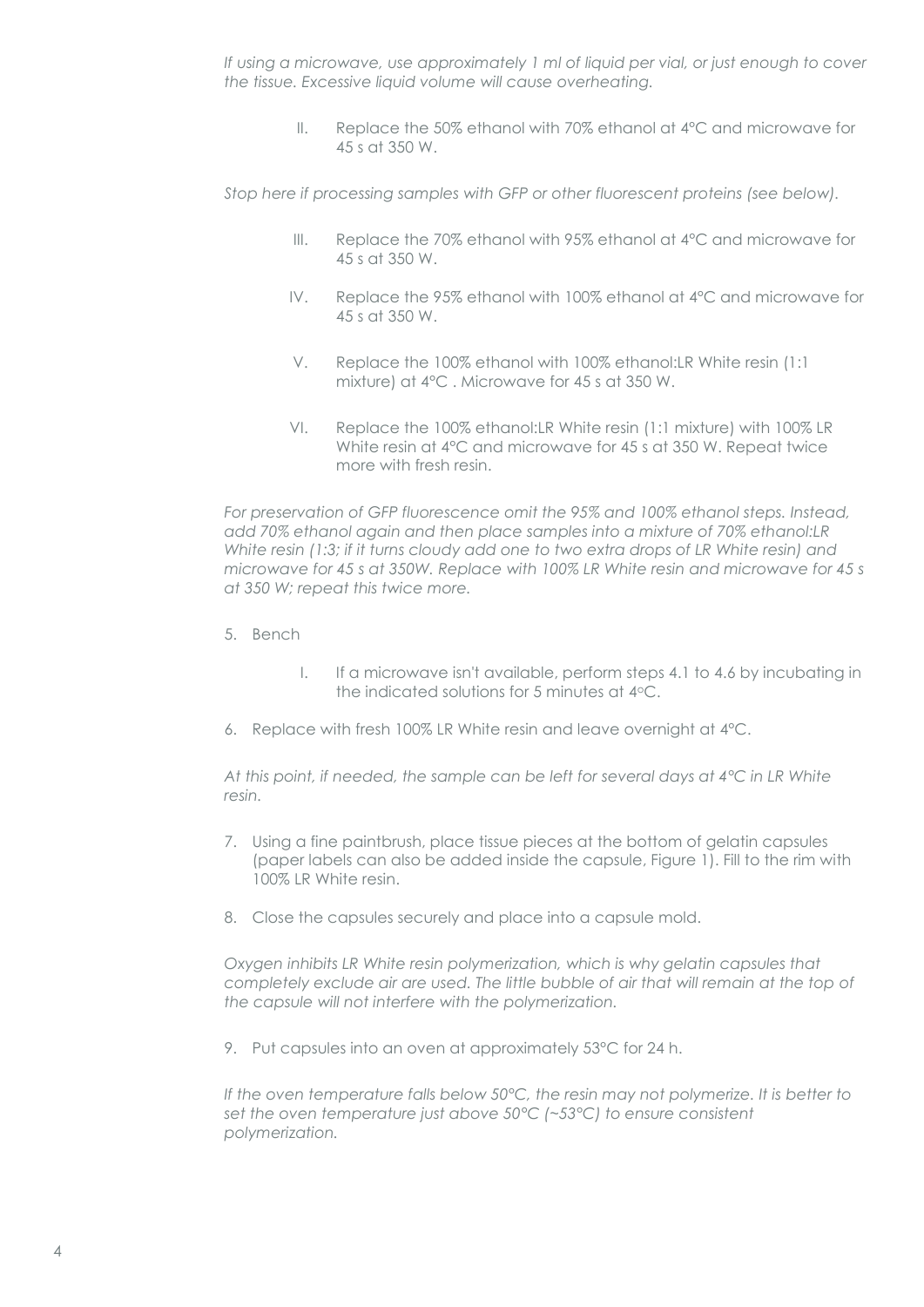

*Figure 1: Gel capsules with paper labels in a gel capsule mold.*

#### **Materials and reagents**

- − Dissection equipment
- − 0.02 M PBS (2x)
- − 8% Paraformaldehyde (EMS, 157-8)
- − Sucrose
- − Glycine
- − Ethanol (200 proof/absolute)
- − LR white resin (hard grade, SPI supplies, 2645)
- − Petri dishes (35 mm and 100 mm)
- − 20 ml glass scintillation vials
- − Gelatin capsules, size 00 (EMS, 70010)
- − Capsule holder (EMS, 70161)
- − Oven (set at ~53°C)

*Optional: PELCO 3451 laboratory microwave system with a ColdSpot set at 12°C (Ted Pella)* 

#### **Preparation**

**Fixative:** (prepare the same day, keep at room temperature): 4% paraformaldehyde, 2.5% sucrose in 0.01 M PBS.

- 4 ml: 2 ml 8% paraformaldehyde
	- 2 ml 0.02 M PBS (2x)
	- 0.1 g sucrose

**Wash buffer:** 3.5% sucrose and 50 mM glycine in 0.01 M PBS, use at 4°C (can be prepared in advance and stored at 4°C for up to one month; discard if appears cloudy).

50 ml: 25 mL 0.02 M PBS (2x) 25 mL H2O 1.75 g sucrose 187.5 mg glycine

**Ethanol** (keep at  $4^{\circ}$ C):

50% ethanol 70% ethanol 95% ethanol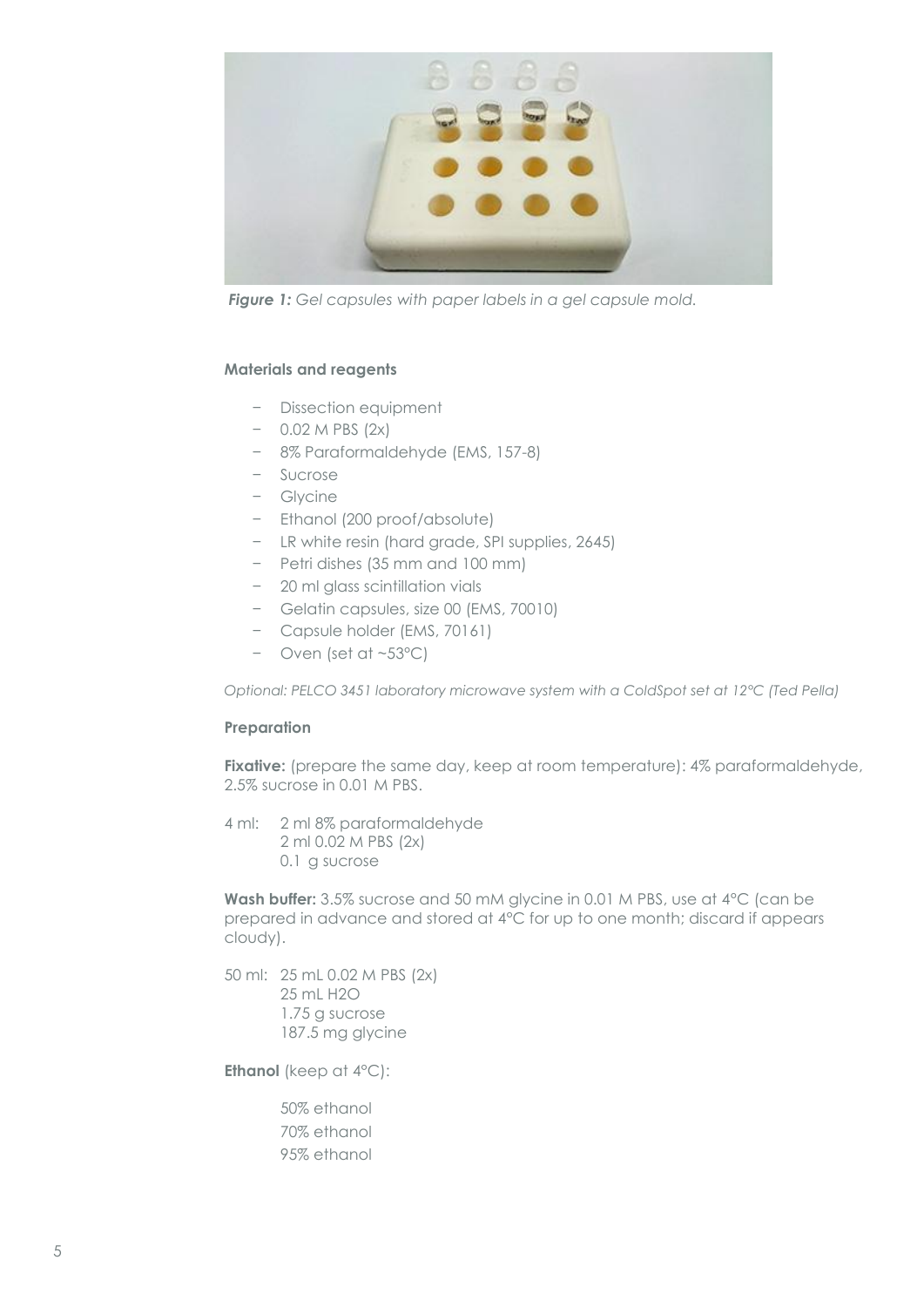# **2. Array tomography: Preparation of arrays**

Tissue embedded in acrylic resin is cut into arrays of serial ultra-thin sections, which are transferred to coverslips and mounted onto glass slides in preparation for immunostaining.

#### **Coverslip preparation**

- 1. Place coverslips into a staining rack (ensure coverslips are clean and dry before use).
- 2. Prepare subbing solution by dissolving 1.5 g gelatin in 290 mL ultrapure water and heating to <60°C. Do not overheat. Dissolve 0.15 g chromium potassium sulfate in 10 ml ultrapure water. Combine the two solutions, filter and pour into a staining dish. Use fresh.
- 3. Immerse the coverslips in the subbing solution for 30–60 s, with gentle agitation.
- 4. Remove coverslips and drain off excess liquid. Leave in a dust-free place until dry.
- 5. The dry, subbed coverslips are stored in dust-free boxes until they are needed.

*If the coverslips will be used for more than four antibody elutions, they should be carbon-coated using a carbon-evaporator. Carbon-coating will ensure better adhesion of the sections to the coverslips. Aim for a light grey color. After carboncoating, coverslips are very hydrophobic so leave them several days before use.*

#### **Preparation of arrays**

- 1. Trim the block around the tissue to form a pyramid with a small trapezoid-shaped blockface. The trapezoid-shaped blockface is most effective when it has a width of 1 mm or less and its width is greater than its height (Figure 2A).
- 2. Cut semi-thin sections until you reach the tissue. Trim the block again at this point to ensure that the blockface has not become too large and the leading and trailing edge remain parallel. The Cryotrim 45 diamond knife is very good for this purpose.
- 3. Using a paint brush, apply diluted Weldwood contact cement (dilute with xylene~1:2) to the leading and trailing sides of the block pyramid. Blot away any excess glue with a tissue.
- 4. Fill the knife boat of the Jumbo Histo diamond knife with water and insert a coverslip. A stainless steel rod helps prevent the water from receding (Figure 2B).

*Carbon-coated coverslips are more hydrophobic so if using these add 0.005% Tween-20 to the water in the knife boat. Keep the water level lower to avoid it jumping onto the blockface. The Tween-20 may dissolve the glue causing ribbon breakage. If this occurs decrease Tween concentration by adding a few drops of water to the knife boat and /or add two coats of glue to the sides of the blockface.* 

- 5. After the glue has dried (~2 min), start cutting ribbons of serial sections (60–200 nm) with the Jumbo Histo diamond knife. Thinner sections will adhere better to the coverslip.
- 6. When the desired length of the ribbon is achieved, carefully detach it from the knife edge using an eyelash probe. Remove the stainless steel rod and gently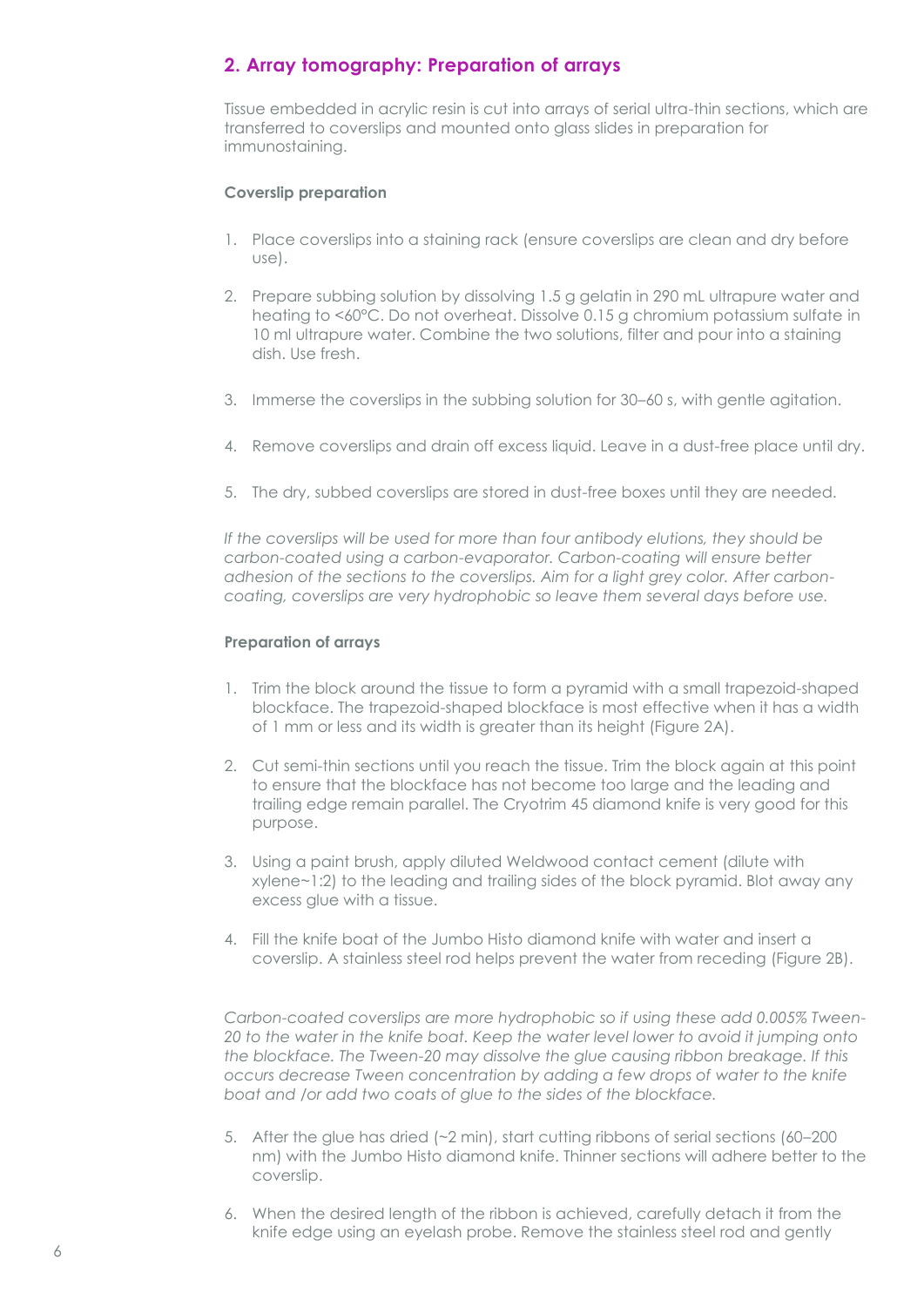push the ribbon towards the coverslip so that the edge of the ribbon touches the glass at the interface of the glass and the water. The edge of the ribbon will then stick to the coverslip.

- 7. Using a syringe, slowly lower the water level in the knife boat until the entire ribbon sticks to the coverslip. Take out the coverslip. The position of the ribbon can be indicated using a permanent marker (but only mark the opposite side of the coverslip to the sections).
- 8. Lay the coverslips flat to dry before placing them on a slide warmer (~55°C) for 30 minutes. The coverslips can be stored at room temperature for at least 3 months.



*Figure 2: Sectioning of the embedded tissue. (A) The block is trimmed to form a pyramid with a small trapezoid-shaped blockface. The width of the trapezoid should be 1 mm or less with a width greater than its height. (B) Serial sections of 60–200 mm are cut using the Jumbo Histo diamond knife. The stainless steel rod helps to prevent the water receding.* 

#### **Materials and reagents**

- − VWR Micro Cover Glasses (No. 1.5, 24 x 60 mm), or for quantitative studies use Bioscience Tools High Precision Glass Coverslips (CSHP - No. 1.5 - 24 x 60 mm)
- − Gelatin (300 Bloom)
- − Chromium potassium sulfate (chrome alum, KCr(SO4)2·12(H2O)
- − Staining rack and dish
- − Jumbo Histo diamond knife (Diatome)
- − Cryotrim 45 diamond knife (Diatome) optional
- − Ultramicrotome
- − Weldwood Contact Cemen
- − Xylene
- − Thin paint brush
- − Slide warmer
- − Eyelash probe
- − Stainless steel rod
- Syringe and filter

#### **Additional materials and reagents for carbon-coated coverslips:**

- − Tween-20
- − Carbon rods (e.g. Ted Pella #93010)
- − Carbon evaporator (e.g. Cressington carbon-coater 308R)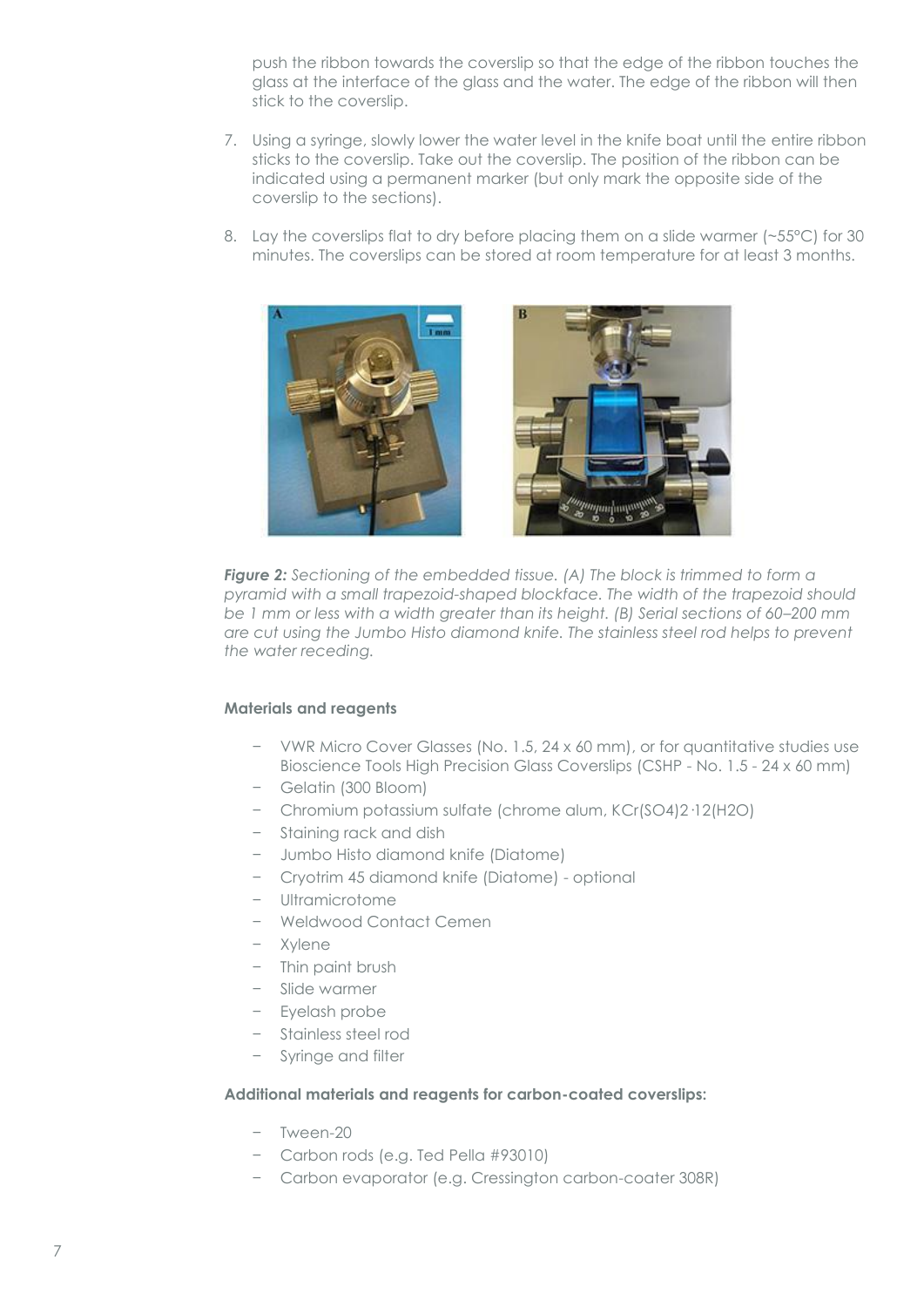# **3. Array tomography: Immunostaining, elution and data analysis**

Find out about antibody staining of arrays, repeated elution and data analysis in array tomography.

The section arrays are labeled with fluorescent antibodies or other fluorescent stains and imaged to generate ultra-high resolution 3D images. The sections can be restained multiple times to analyse large numbers of antigens within a single tissue specimen.

#### **Preparation**

- − 50 mM glycine in TBS: 4 mg glycine in 1 ml of TBS.
- − Blocking solution (0.05% Tween-20 in TBS): Make a 1% stock of Tween-20 (10 μl Tween in 1 ml of ultrapure water). Then add 50 μL of the 1% Tween stock solution to 0.94 ml TBS.
- − Elution solution (0.2 M NaOH and 0.02% SDS in ultrapure water): To prepare, add 200 μL of NaOH (10 N) and 10μL SDS (20%) to 10 ml of ultrapure water. Store at room temperature for up to six months.

#### **Immunostaining**

- 1. Encircle the sections with a PAP pen, leaving space at the ends of the ribbon.
- 2. Put the coverslips in a Petri dish or box and put wet KimWipes around the edges to prevent evaporation of solutions. Keep the dish closed during incubation times.
- 3. Pipette approximately 150 μl 50 mM glycine into the circle drawn by the PAP pen and incubate the sections for about five minutes at room temperature. Glycine quenches autofluorescence and also helps to block non-specific antibody binding.
- 4. Remove the glycine and apply approximately 150 μl blocking solution for about five minutes (no need to wash in between).

#### *After this step, it is important not to let the sections dry out.*

- 5. Dilute primary antibodies in blocking solution. This is usually 1:50 to 1:100 from a 1mg/ml stock. Spin down the antibody solution at 13,000 rpm for 2 min before applying to sections.
- 6. Remove blocking solution and add approximately 150 μl diluted primary antibodies to the sections (there is no need to wash in between). Incubate for 2 h at room temperature or overnight at 4°C (incubation time depends on the antibody being used and will require optimization).
- 7. Wash the sections with TBS. Washing is achieved by creating a continuous flow of buffer across the sections; pipette TBS onto one end of the sections and remove it with another pipette from the other end. Do this repeatedly for 15 min, for 10–15 s each time (Figure 3).
- 8. Dilute secondary antibodies in blocking solution. This is usually 1:150 from a stock of 2 mg/ml. Spin down the antibody solution at 13,000 rpm for 2 min before applying to sections.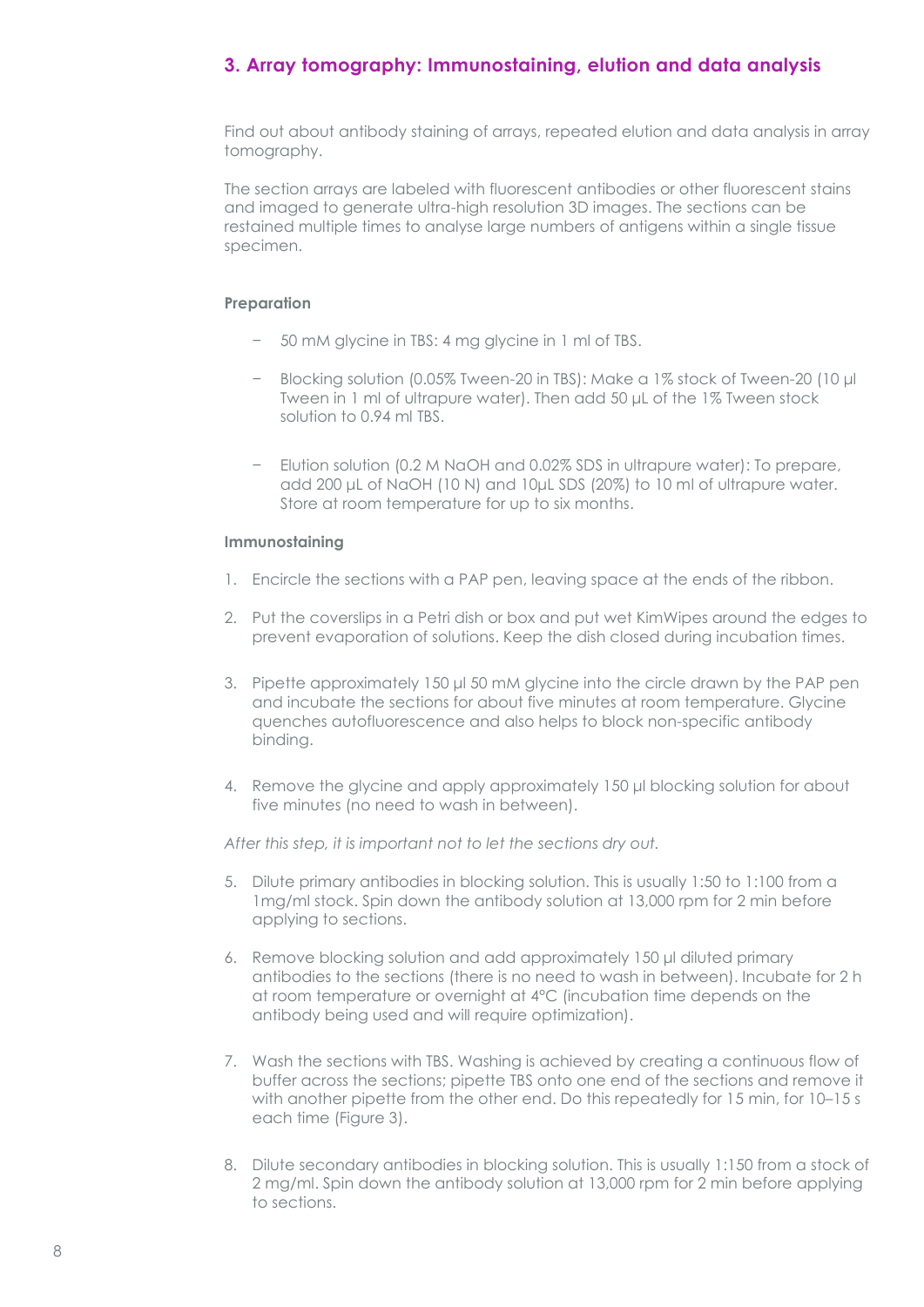- 9. Add approximately 150 μL diluted secondary antibodies to the sections and incubate for 30 min at room temperature. Keep in the dark.
- 10. Wash with TBS as described in Step 7.
- 11. Wash the sections with filtered ultrapure water. Wash the sections once as described in Step 7, then wash the entire coverslip by holding under a stream of ultrapure water expelled from a syringe with a filter.

*At this point it is very easy for the sections to dry out, so be careful to always leave some water behind.*

- 12. Mount the coverslip onto a glass microscope slide. Remove some, but not all of the water, then add a couple of drops of mounting medium to one end of the array. The mountant will repel any remaining water and it can be removed from the other end. Aim for just enough mounting medium to cover the array of sections.
- 13. Turn the coverslip over and slowly lay over a glass slide. If bubbles form, the coverslip can be removed, washed with water and mounted again. If there is too much mounting medium (it comes out from the edges and the coverslip slides around) then blot away with a tissue.
- 14. Once mounted, carefully clean any dust (this will be visible under the microscope) from the coverslip and slide by wiping with 70% ethanol.

*Image as soon as possible after staining or at least the same day. For some antigens, the staining may be very weak and not visible with low magnification objectives. Use a high magnification objective (e.g. 63x or 100x) and longer exposures (up to several seconds) for some antigens if necessary.*



*Figure 3: Washing of sections is achieved by creating a continuous flow of buffer across the sections; pipette TBS onto one end of the sections and remove it with another pipette from the other end.* 

#### **Elution**

- 1. Add water around the edge of the coverslip to detach it from the microscope slide. Wait about one minute.
- 2. The coverslip will float up on the water; pick it up with tweezers and wash away mounting medium with ultrapure water.